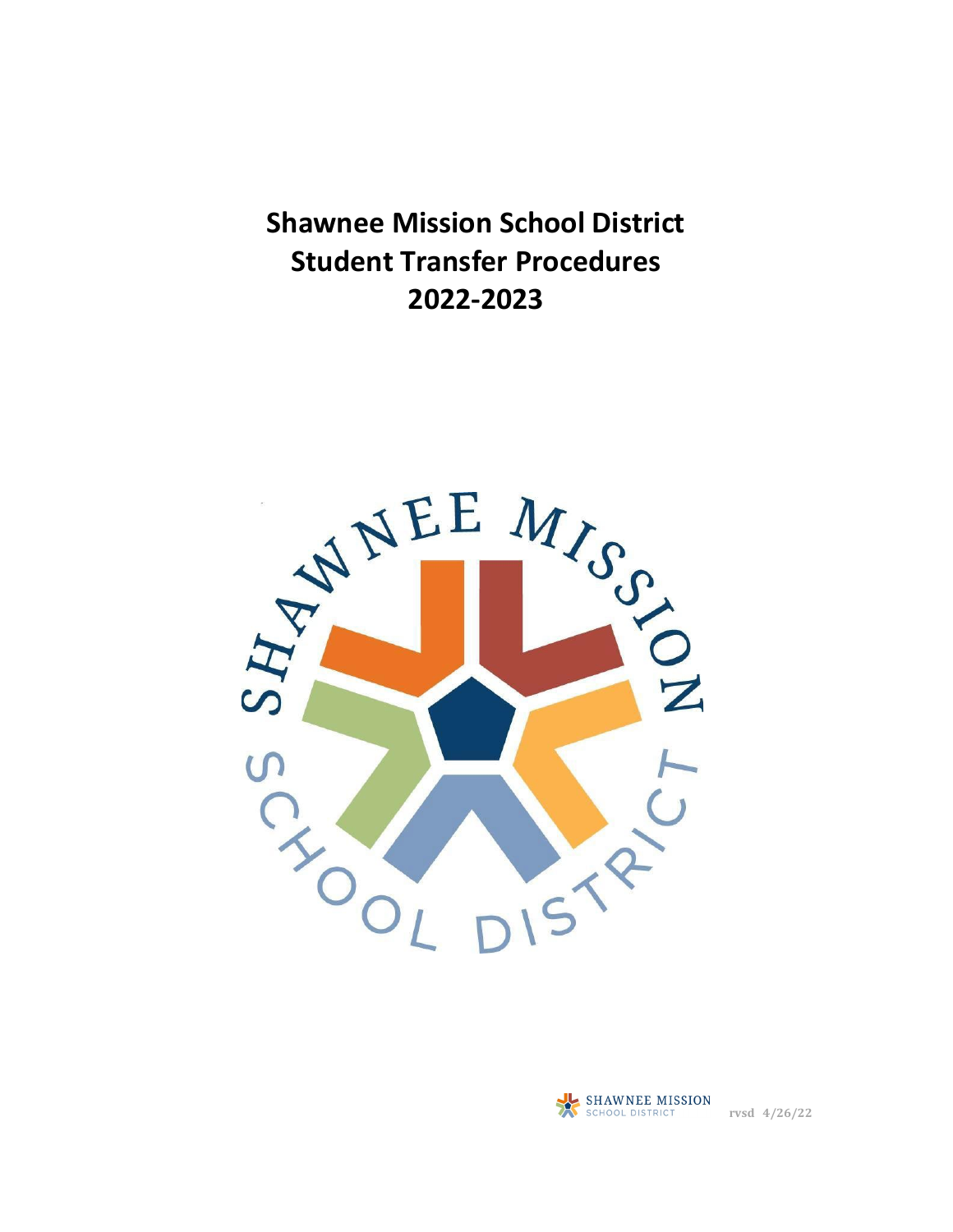**In-District Students -** *Please note the following schools are not accepting transfer requests for the 22-23 school year due to high enrollment: Briarwood, Corinth*

**For SMSD students currently enrolled in grades K-11 for the 21-22 school year -**  All In-District transfer requests will be submitted electronically using the [Skyward](https://skyward.smsd.org/scripts/wsisa.dll/WService=wsEAplus/seplog01.w)  [Family Access](https://skyward.smsd.org/scripts/wsisa.dll/WService=wsEAplus/seplog01.w) system. The custom form will be available beginning March 1 at 12 a.m. and will close on April 30 at 11:59 p.m. Please note that any students CURRENTLY approved for transfer **DO NOT** need to reapply.

**For SMSD students entering kindergarten for the 22-23 school year -** All In-District transfer requests will be submitted electronically using the [Skyward Family](https://skyward.smsd.org/scripts/wsisa.dll/WService=wsEAplus/seplog01.w)  [Access](https://skyward.smsd.org/scripts/wsisa.dll/WService=wsEAplus/seplog01.w) system. In order to complete the form, you MUST first complete the enrollment process in your home school through th[e online enrollment portal.](https://www.smsd.org/families/enrollment) The custom form will be available beginning July 8 at 12 a.m. and must be completed by July 18 at 11:59 p.m. to be considered in the initial approval period. The form will remain open through August 1 and additional transfers will be granted as classroom space allows with final notifications being made the week of August 2.

- ❖ New students in grades 1-6 enrolling in the district or current students in grades 1-6 moving within the district boundaries after the transfer window closes on April 30, are eligible to submit a transfer request outside of the transfer window by contacting [Shelly Trenholm](mailto:shellytrenholm@smsd.org) (grades K-6) or Melissa [Moore](mailto:melissamoore@smsd.org) (grades 7-12).
- ❖ An employee hired after July 1, may submit a transfer request for their child directly to the Office of Leadership and Learning.

## **Out-of-District Students**

**For students NOT RESIDING within the SMSD boundaries** - SMSD does not accept new Out-of-District transfer requests unless your student **resides in Kansas** AND meets one of the following criteria:

- $\rightarrow$  is a sibling of an existing transfer student currently in good standing.
- $\rightarrow$  is a dependent of a current and continuing SMSD employee

If your student meets the criteria, please send an email to Shelly Trenholm (K-6) or Melissa Moore (7-12) providing your student's name, birthdate, grade level for the 22-23 school year, confirmation that you meet the OOD criteria for consideration, and a contact number. Shelly or Melissa will contact you regarding your request and the process and timeline moving forward.

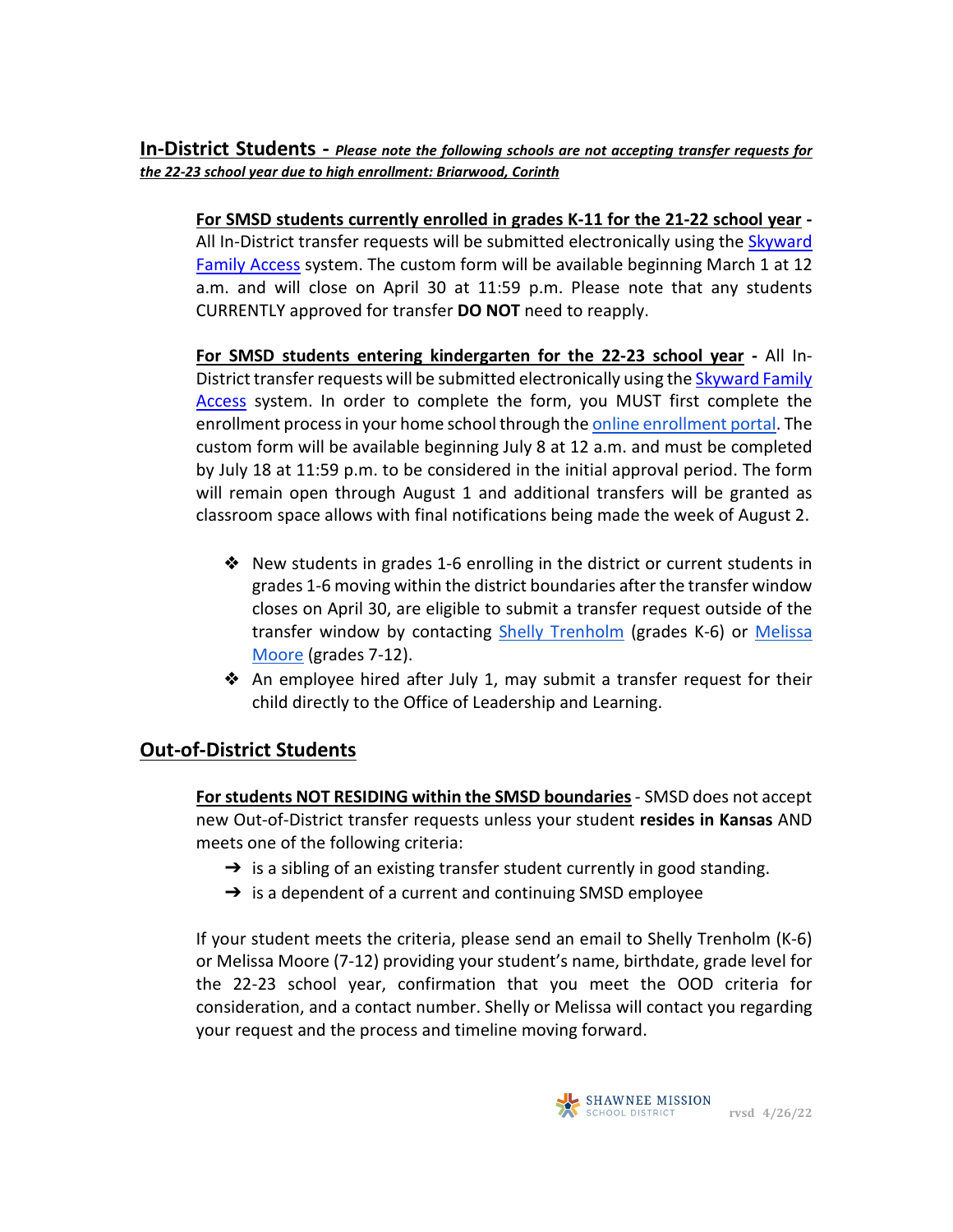## **Transfers considerations:**

Transfer decisions will be based on the date and time the custom form was completed, current enrollment numbers and good standing requirements at the time of review. Transfer requests are considered in the following order:

- 1. Siblings of current District Transfer students receive first priority consideration.
- 2. In-District students of employees will receive the second priority consideration.
- 3. In-District Transfers are reviewed first in the order they are received.
- 4. Remaining transfer requests are considered in the order they are received.

For students entering grades 1-12 for the 22-23 school year - Barring unforeseen circumstances, transfer decisions will be communicated by the Office of Leadership and Learning no later than June 17.

For students entering kindergarten for the 22-23 school year - Barring unforeseen circumstances, initial transfer decisions will be communicated by the Office of Leadership and Learning the week of July 25 and any subsequent transfer notifications by the week of August 1.

## **Continuing Enrollment for Transfer Students**

All transfer students in the Shawnee Mission Schools are expected to remain in good standing. Students determined not to be in "good standing" (academically, behaviorally, or with regard to acceptable attendance levels), may be revoked at any major grading period (1<sup>st</sup> Quarter, 1<sup>st</sup> Semester, 3<sup>rd</sup> Quarter, and 2<sup>nd</sup> Semester) and the student will be required to re-enroll in their home-school. Transfer students **will not be required to apply for re-admittance annually**. Continuing transfer students will only continue to be accepted at the transferring school to the extent that staff, class size, facilities, equipment, and supplies are available.

## **"Good Standing" Requirements for Transfer Students**

All In-District and Out-of-District Transfer students must meet the following criteria:

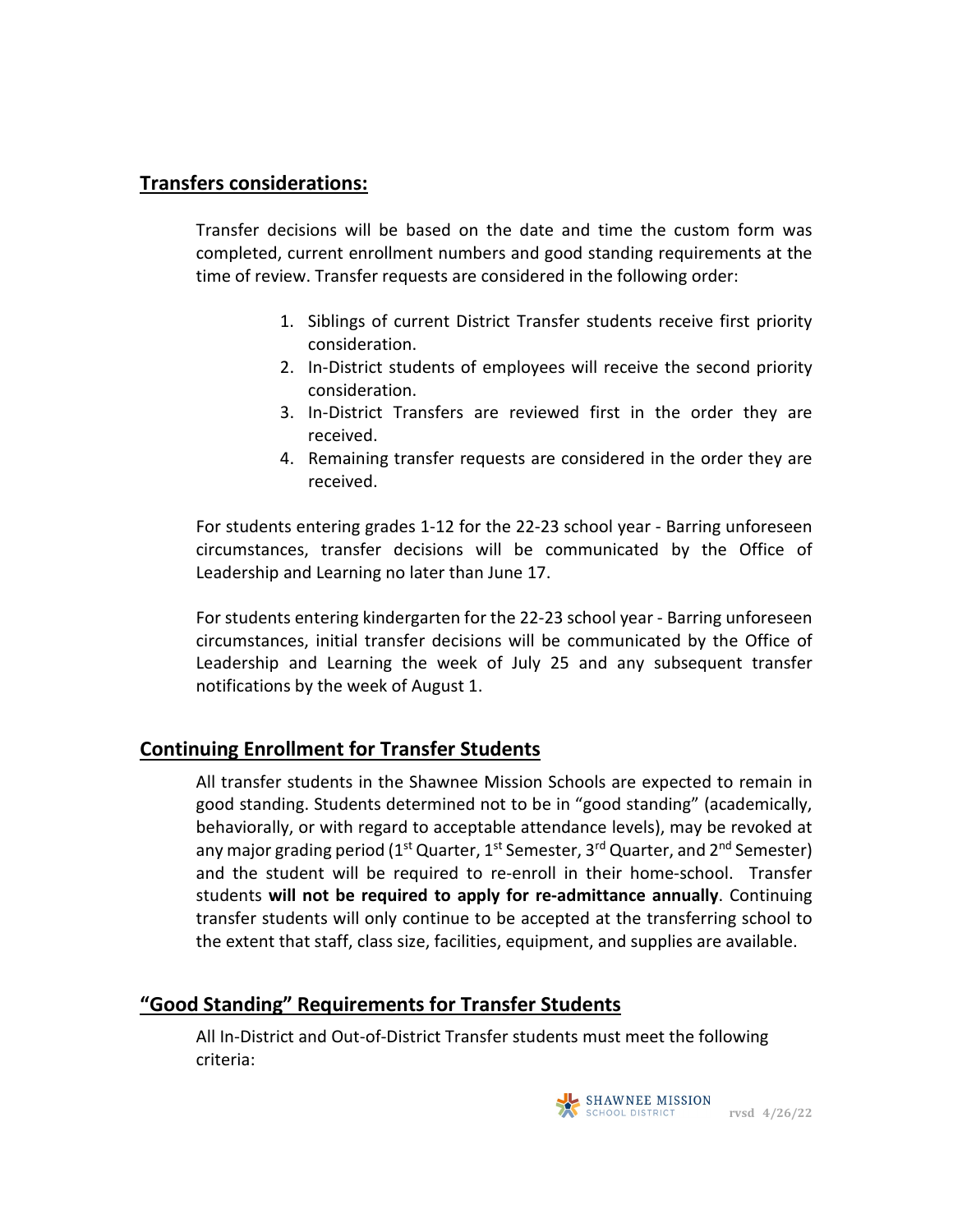- the student must be in good standing academically at the school he/she currently attends; "Good standing", academically, is defined as maintaining no less than a C in every course on every quarterly grade report. Academic standing must be verified by official school documents;
- the student must be a citizen in good standing at the school he/she currently attends; a citizen in "good standing" is defined as having no suspensions or expulsions during the student's school career; no office referrals during the previous two school years in the Shawnee Mission School District. The student must submit as part of his/her initial nonresident/transfer application, official school documents verifying he/she is a citizen in "good standing";
- the student must demonstrate regular attendance habits; regular attendance habits is defined as no more than ten (10) days of absences during the previous school year (tardies to school or class may accumulate as absences); student attendance must be verified by official school attendance records.

# **Board Policies Relating to Residency, Enrollment, and Transfer**

## **JBC - Student Admissions to/Withdrawals from School**

I. Residence Requirements

A. Except where Out-of-District enrollment is authorized by the board of education and Outof-District tuition is paid, only those children who have attained the age of eligibility for school attendance and who reside within Shawnee Mission Unified School District No. 512 shall be entitled to enroll in and attend the schools of this district. Provisions of this policy shall be applied uniformly to all students regardless of race, creed, color, national origin or other legally protected class.

- B. A child shall be deemed to have a school residence in this district if such child:
	- 1. Lives with an adult who is a resident of this district and such adult:
		- a. Is the natural parent, adoptive parent, stepparent or foster parent of such child; or
		- b. Is a legal guardian or conservator of such child; or
		- c. Is a person, other than a parent, who is liable by law to maintain, care for or support the child; or

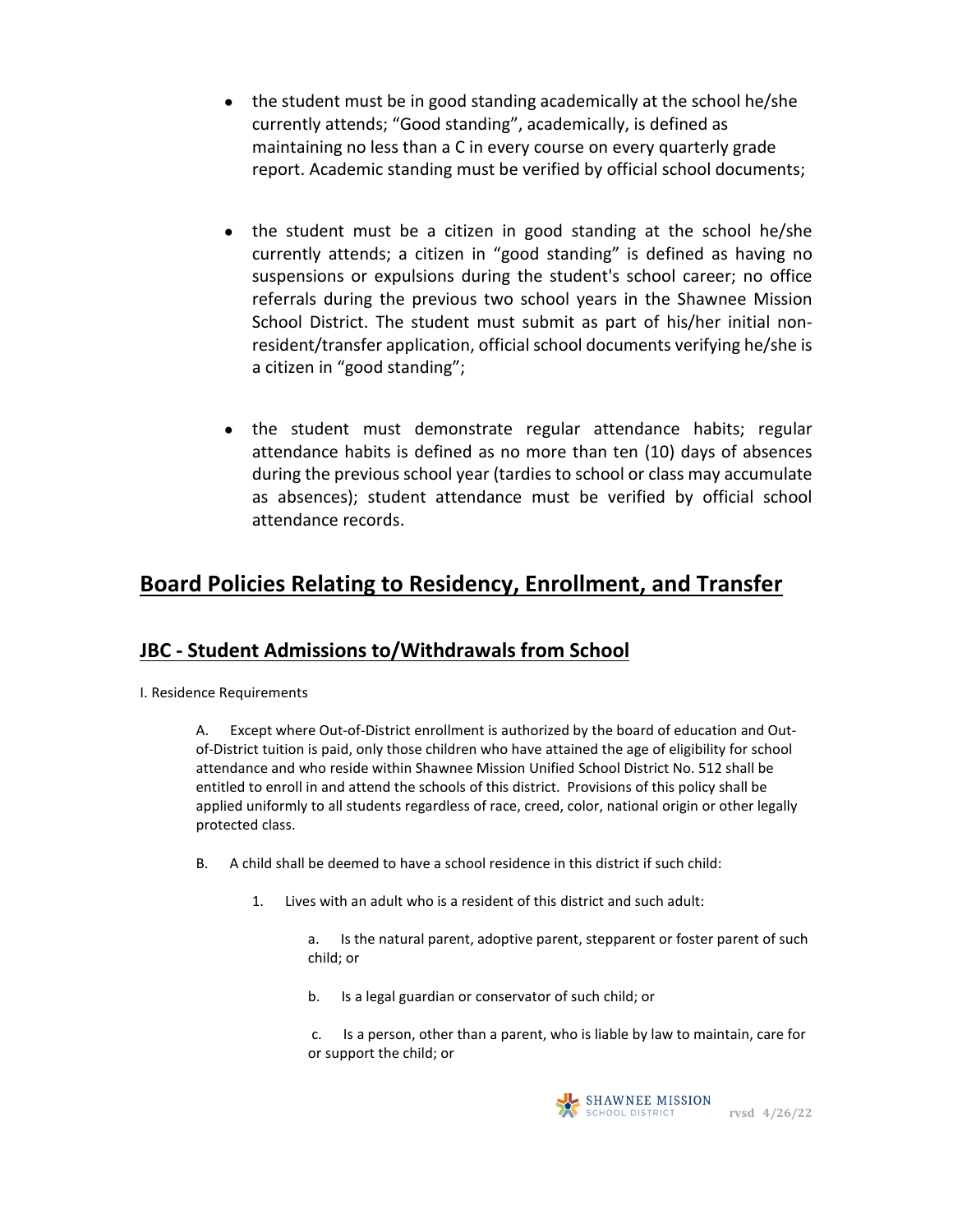d. Is a person, other than a parent, who has actual care and control of the child and is contributing the major portion of the cost of supporting such child; or

e. Is a person, other than a parent, who has actual care and control of the child with a Power of Attorney issued by the person who has legal custody of the child; or

f. Is a person, other than a parent, who has been granted custody of the child by a court of competent jurisdiction.

2. Is a homeless child or youth who shares housing of other persons due to loss of housing, economic hardship or a similar reason; lives in a motel, hotel camp ground or other location due to the lack of alternative adequate accommodations; lives in an emergency or transitional shelter; has been abandoned at a hospital; or is awaiting foster care placement.

3. A child or youth whose primary nighttime residence is a public or private place not designated for or ordinarily used as a regular sleeping accommodation for human beings.

4. A child or youth who lives in cars, parks, public spaces, abandoned buildings, substandard housing, bus or train stations or similar settings.

5. Is a migratory child or youth who meets one of the above-described circumstances.

6. Is a child who lives in the district as the result of placement therein by a District Court or by the Kansas Department of Children and Families (DCF).

C. A residency hearing shall be required for admission of any student seeking resident status under paragraph I.B.1.d-e. above.

D. The district may request at any time a residency hearing for any student enrolled as a resident.

E. Failure to attend a residency hearing or submit adequate proof of residency at a residency hearing shall result in a finding that the student is an Out-of-District student. The student shall bear the burden of proof on all issues pertaining to residency. In determining residency, the district may consider the following evidence on the issues set forth below.

1. Whether a child actually lives with an adult who is a resident of the district may be determined by providing verifiable proof that the child consistently sleeps, eats, stores belongings, receives mail, phone calls and visitors and resides for all other purposes at the dwelling place occupied by the adult resident of the district. Proof must be provided that the child exclusively uses the address and phone number of such dwelling as his or her home address. If the child lives in leased property and the landlord requires all occupants to be listed in the lease, proof that the child is listed as an occupant may also be required. Mere ownership of property in the district shall not establish residency.

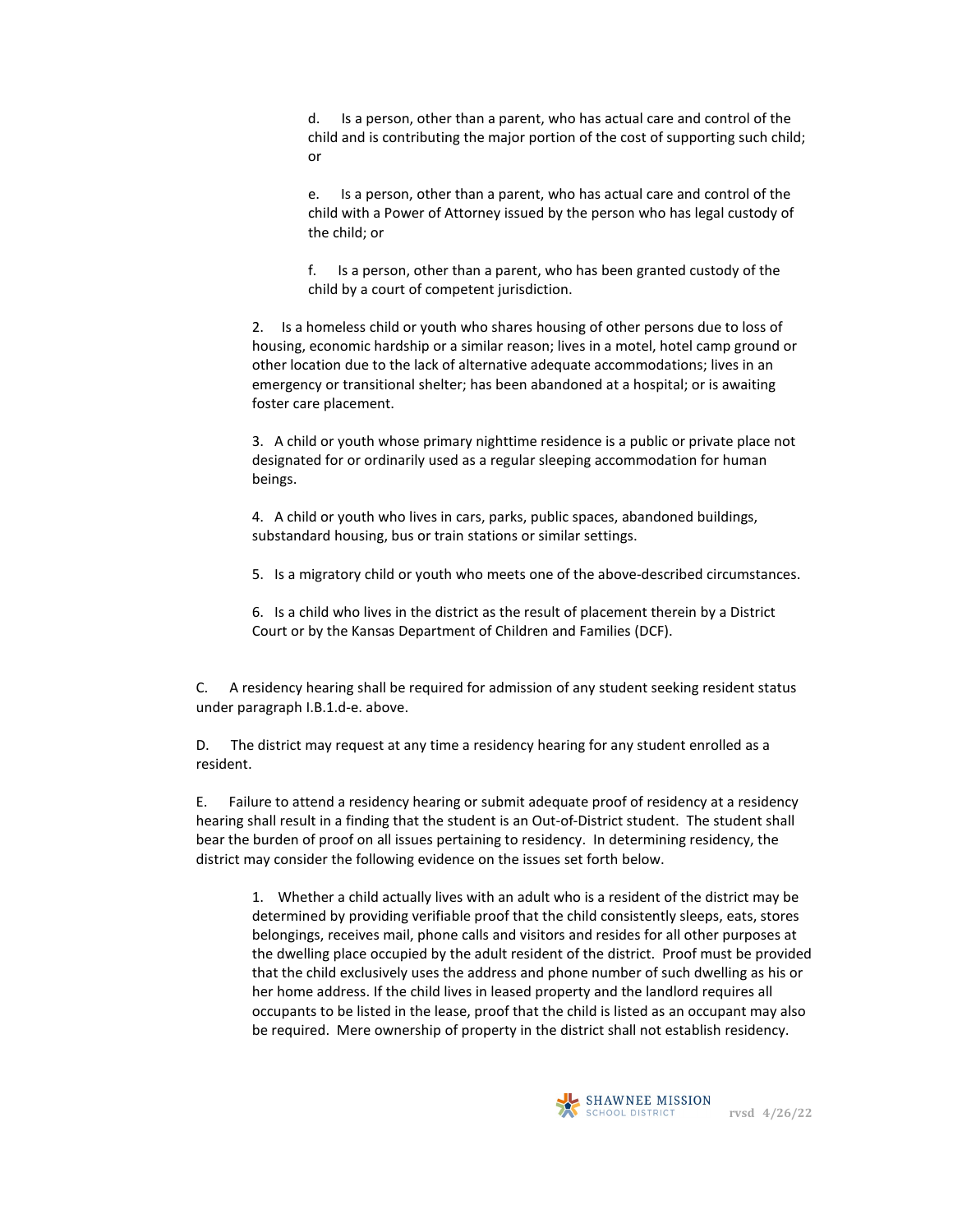2. Natural parent, adoptive parent, stepparent or foster parent relationships may be proven by providing certified copies of birth certificates, marriage licenses, foster parent placement records or adoption records as necessary to document any claimed relationship.

3. Legal guardianship or conservatorship of a child may be proven by production of an attested copy of a valid court order which clearly appoints an adult resident of the district as the legal guardian or conservator of the child during any period of enrollment.

4. Legal custody of a child may be proven by production of an attested copy of a valid court order which clearly indicates that custody of the child has been awarded for the period of enrollment.

5. Written consent of a person who has legal custody shall be demonstrated by production of a written consent of all persons awarded sole or joint custody under any custody order.

6. In determining whether a person other than a parent has "actual care and control of the child," the district may consider factors including, but not limited to, the following:

> a. The student's age including whether the student has reached the age of majority.

b. Whether the student is emancipated.

c. The degree to which the student's parents have relinquished care and control of the child, both legally and practically.

d. The extent to which the non-parent adult resident has historically made decisions regarding the health, education, and welfare of the child.

e. The sources and amount of financial support for the child's care.

f. Whether a parent or a person who has been granted legal custody of the child appeared at the residency hearing to testify regarding "actual care and custody of the child."

7. Whether a person contributes the major portion of the cost of supporting a child may be proven by presenting verifiable documentation of the total amount expended for supporting such child and verifiable documentation of the actual amount of support provided by the adult resident of the district who claims to provide the major portion of such support. The district may also consider whether a person has claimed, or is qualified to claim such child as dependent for tax purposes during the period of enrollment

Additionally, the person claiming to provide the major portion of the cost of supporting the child must provide a sworn statement from the child's parent, guardian or legal custodian indicating the reason(s) the child resides with the person claiming to contribute the major portion of the cost of supporting such child and the reason(s) why

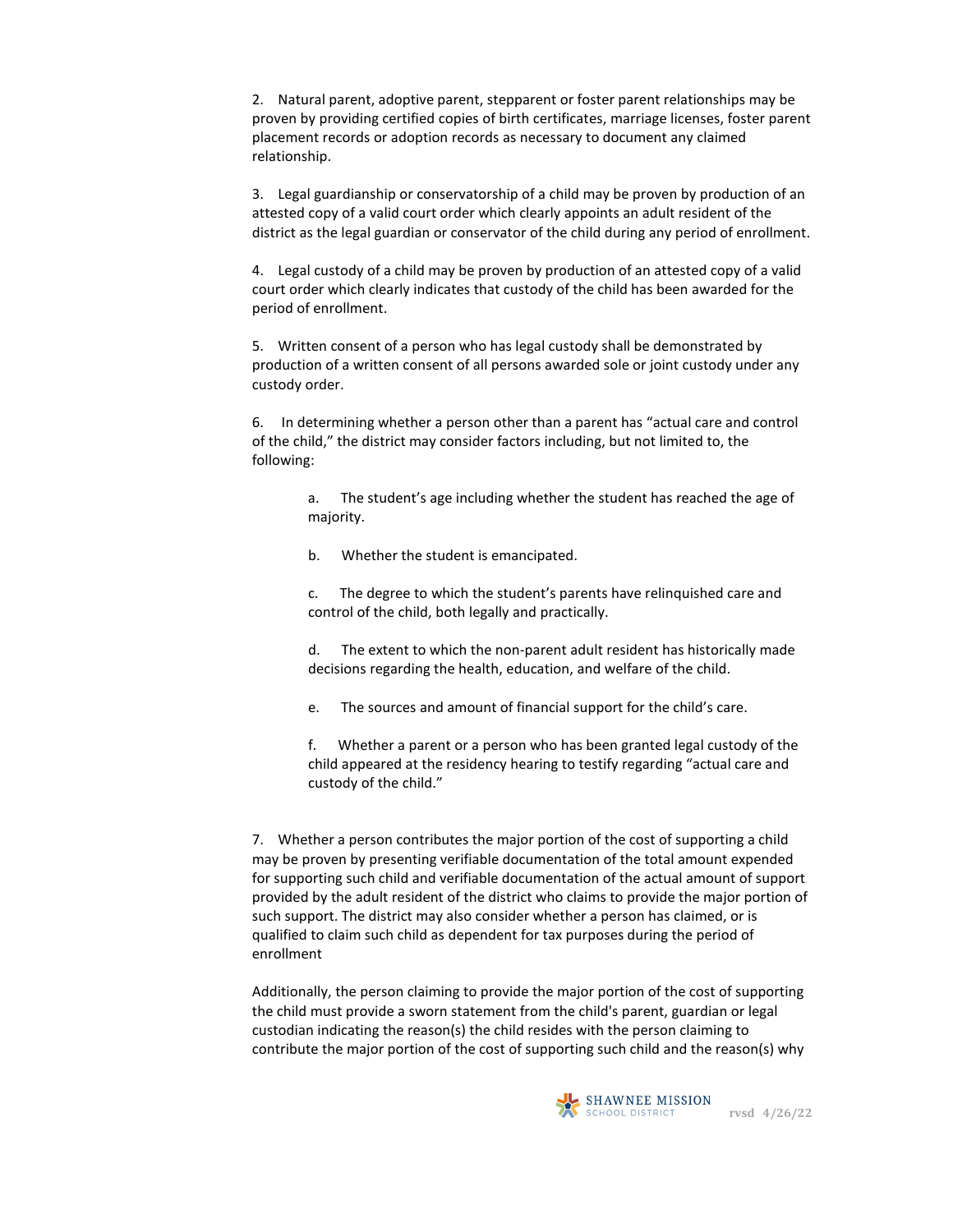the parent, guardian or legal custodian is not contributing the major portion of the cost of supporting such child.

8. Placement by a district court or the Kansas Department of Children and Families (DCF) may be proven by providing an attested copy of a valid court order of placement effective for any period of enrollment or a certified copy of the record of placement by the Kansas Department of Children and Families (DCF) effective for any period of enrollment.

F. The superintendent's designee shall have the authority and responsibility to administer and enforce this policy. The designee shall preside at residency hearings. The designee's decision on student residency claims shall be final subject to appeal to the superintendent. The following rights shall apply to residency hearings:

- 1. The student may be represented by counsel.
- 2. The student's parent or guardian may be present at the hearing.
- 3. The student may present evidence, including witness testimony, and may be present when and if the district presents evidence.

4. The student or student's counsel may cross-examine any witnesses who may testify at the residency hearing.

5. There shall be an orderly hearing and a fair and impartial decision based upon the evidence or lack thereof.

6. There shall be a written decision which may be appealed to the superintendent only if written notice of the appeal is delivered to the clerk of the board within ten calendar days of the student's notification of the decision.

#### II. Out-of-District Enrollment

A. Out-of-District student applications will be accepted from March 1 through April 30 annually.

B. Except as otherwise provided herein, Out-of-District enrollment in this district shall be limited to Kansas residents.

C. When students move outside the district after the beginning of a school year and are in the fourth consecutive semester of enrollment as a resident student, they may be allowed to finish the school year without tuition if the student is in good standing and if an application is completed and approved to continue as an Out-of-District student.

D. All students enrolled with the district on an Out-of-District basis shall be required to pay tuition, except a student who is in the process of moving into the district; and qualifies as a Kansas resident student within thirty days subsequent to enrollment. Proof of good standing must be provided by the student's previous school.

E. Dependent children of school district employees who reside in Kansas, but who are Out-of-District residents of the district, will be permitted to attend district schools upon approval of a transfer application. If the transfer application is approved, a dependent child of a school district

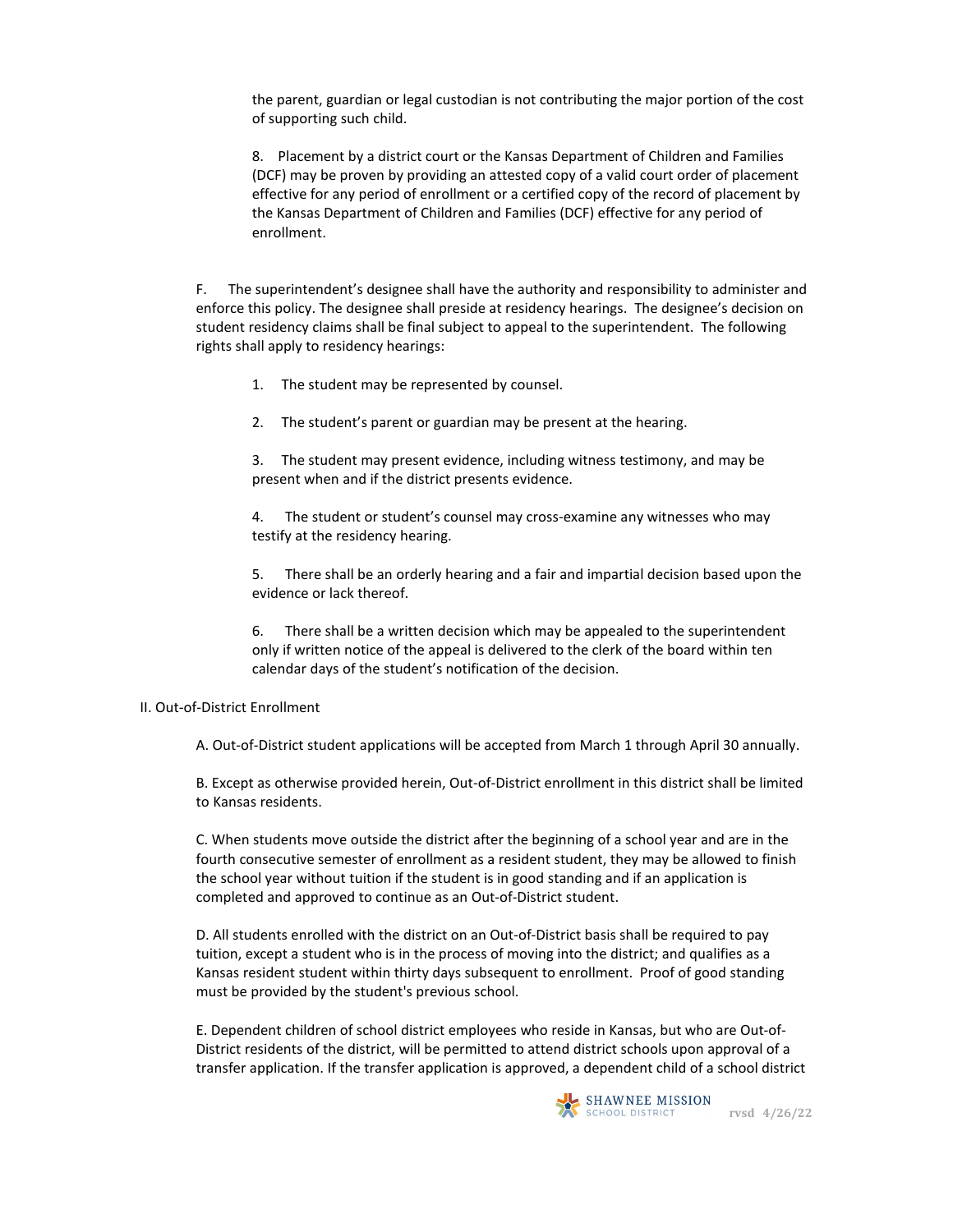employee may attend a district school without payment of tuition except where the child will be attending a fee-based program in which case the parent will be responsible for payment of applicable fees.

F. Tuition rates for Out-of-District students are established annually by the business office. Such tuition shall be based upon the per pupil amount financed by the local option budget.

#### III. Proof of Identity

A. Proof of identity is required upon first enrollment of a child in the Shawnee Mission U.S.D. #512.

B. If proof of identity of the child is not provided within thirty (30) days after enrollment, the administration shall immediately give written notice thereof to the appropriate law enforcement agency, which will conduct an investigation to determine the identity of the child.

C. No person or persons claiming custody of the child shall be informed of the investigation while it is being conducted.

D. A child enrolling in kindergarten or first grade must provide a certified copy of the birth certificate of the child or a certified copy of an appropriate court order.

E. A child enrolling in any of the grades 2 through 12 must provide a certified transcript or other similar pupil records or data, or a certified copy of the birth certificate of the child, or a certified copy of an appropriate court order.

F. If the child has established residency pursuant to the residence requirements, then the board of education or its designee may, in its discretion, accept other proof of identity.

#### Identification of Students

All students enrolling in the district for the first time shall provide required proof of identity. Students enrolling in kindergarten or first grade shall provide a certified copy of their birth certificate or other documentation which the board determines to be satisfactory. Students enrolling in grades 2-12 shall provide a certified transcript or similar pupil records.

#### Enrollment Information

The enrollment documentation shall include a student's permanent record card with a student's legal name as it appears on the birth certificate, or as changed by a court order and the name, address, telephone number of the lawful custodian. The records shall also provide the identity of the student as evidenced by a certified birth certificate, copy of a court order placing the student in the custody of the Kansas Department for Children and Families, a certified transcript of the student, a baptismal certificate, or other documentation. If proper proof of identity is not provided within 30 days of enrolling, the superintendent shall notify local law enforcement officials as required by law and shall not notify any person claiming custody of the child.

#### Assignment to a School Building, Grade Level, or Classes

The superintendent shall assign students to the appropriate building. Any student desiring to attend a school outside the attendance area in which the student resides may do so only with the prior written permission. Assignment to a particular grade level or particular classes shall be

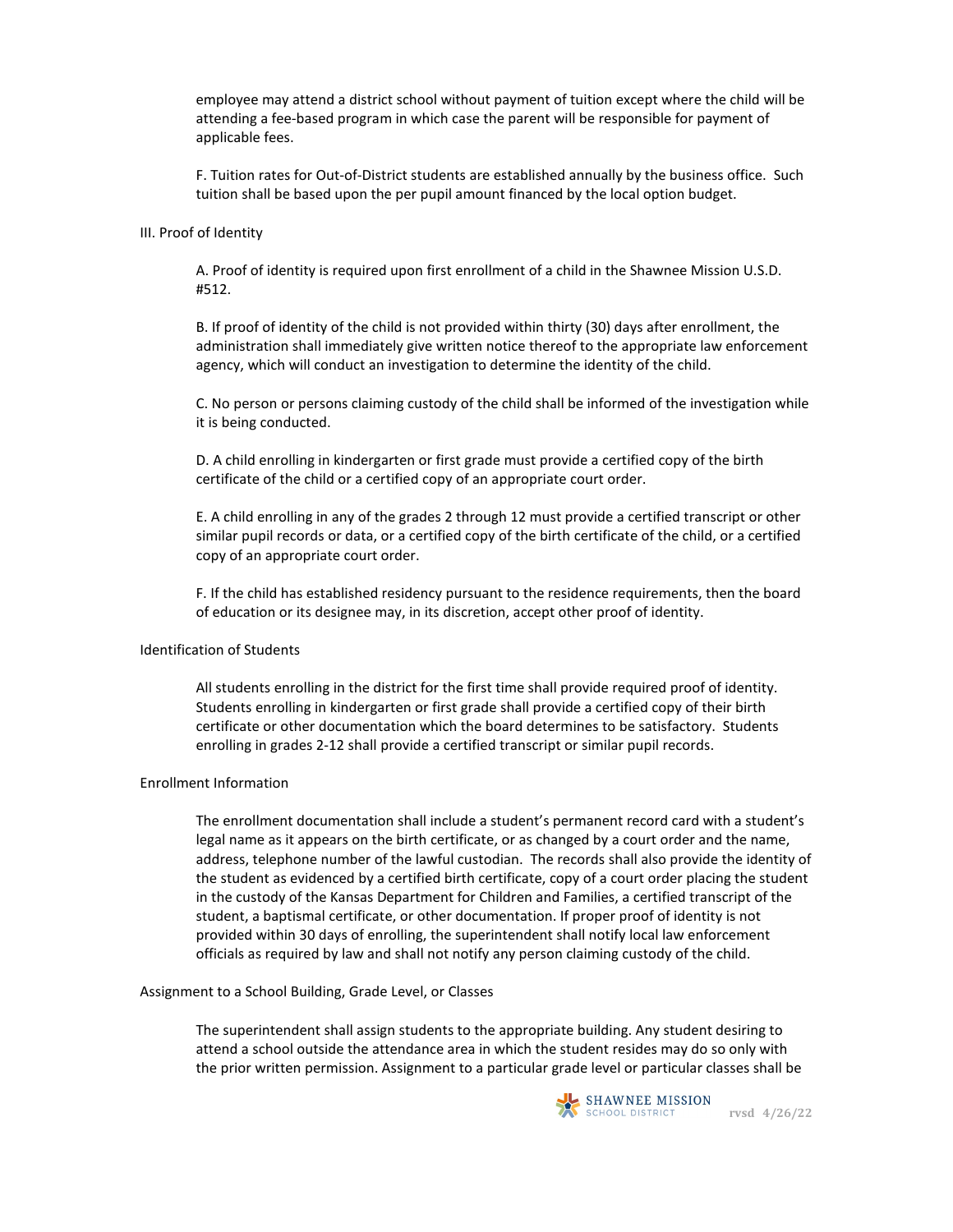determined by the building principal based on the educational abilities of the student. If the parents disagree, the principal's decision may be appealed to an assistant superintendent. If the parents are still dissatisfied with the assignment, they may appeal in writing to the superintendent.

#### Transferring Credit

In high school, full faith and credit shall be given to units earned in other accredited schools at the time the student enrolls in the district, unless the principal determines there is valid reason for not doing so. For online credit approval procedures after enrollment, see board policy IIBGB.

#### Transfers from Non-Accredited Schools

Students transferring from non-accredited schools will be placed by the principal. Initial placement will be made by the principal after consultation with parents or guardians and guidance personnel. Final placement shall be made by the principal based on the student's documented past educational experiences and performance on tests administered to determine grade level placement.

#### Eligibility for Certain Extracurricular Activities

Any student who transfers to a school outside of the student's attendance area of residence shall be subject to all eligibility rules of the Kansas State High School Activities Association and such eligibility rules as may be adopted by the board of education.

### **JBCB - In-District Transfers**

Unless otherwise specified in JBCA, it is the policy of this school district that a student shall be required to attend the school designated for the attendance area in which the student resides. A student may be permitted to transfer to a school outside of the student's attendance area.

A. Criteria for Transfers

1. A request for transfer of a student from one school to another may be made by a parent, legal guardian, or lawful custodian of a student.

2. A transfer request will be denied if the request is deemed by district staff not to be in the best educational interests of the student.

3. The student must be in good standing.

All In-District Transfer students must meet the following criteria:

The student must be in good standing academically at the school he/she currently attends; "Good standing," academically, is defined as maintaining no less than a "C-" in every course on every quarterly grade report. Academic standing must be verified by official school documents.

The student must be a citizen in good standing at the school he/she currently attends; a citizen in "good standing" is defined as having no suspensions or expulsions during the student's school career; no office referrals during the previous two school years in the Shawnee Mission School

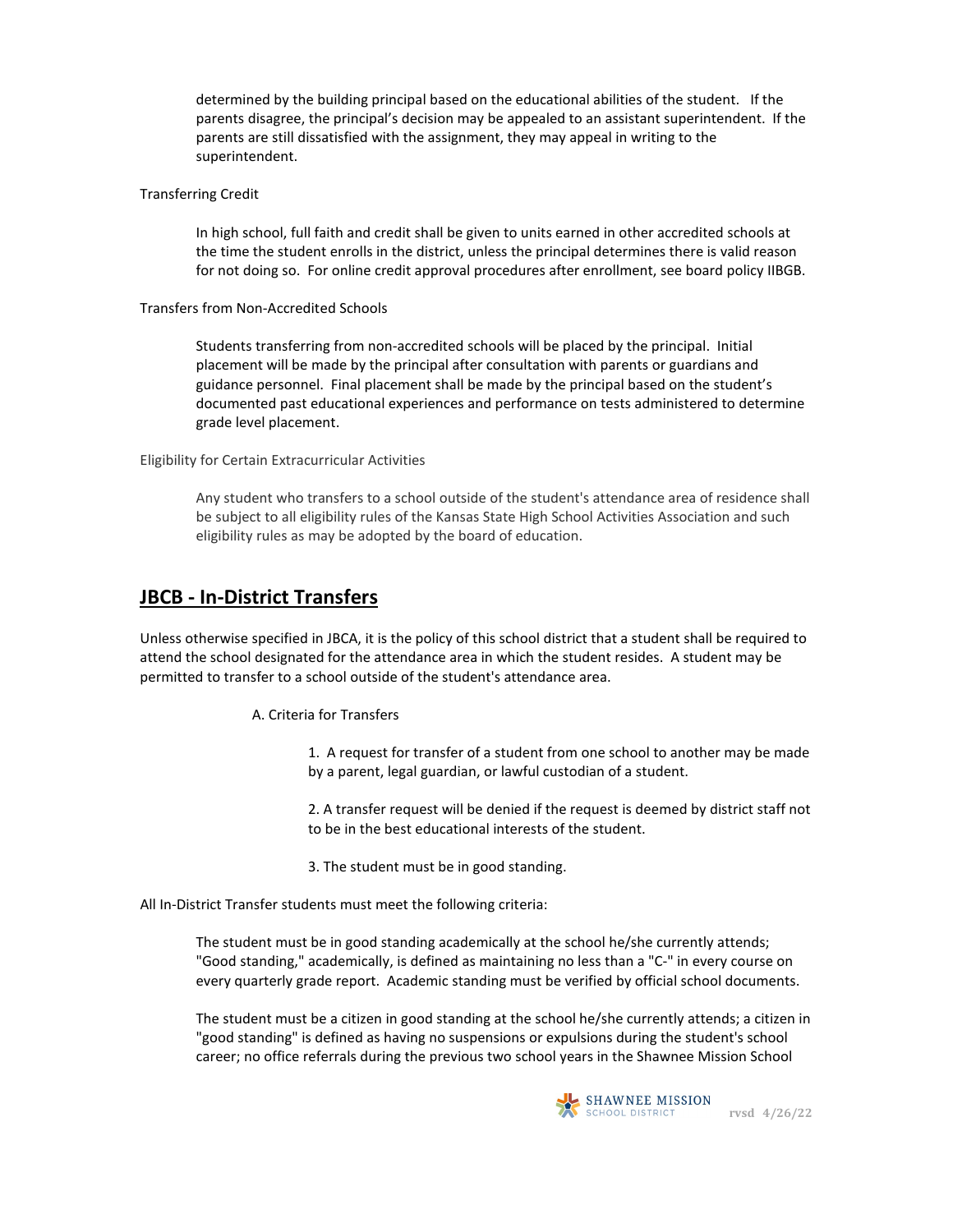District. The student must submit as part of his/her initial non-resident/transfer application, official school documents verifying he/she is a citizen in "good standing";

The student must demonstrate regular attendance habits; regular attendance habits are defined as no more than ten (10) days of absences during the previous school year (tardies to school or class may accumulate as absences); student attendance must be verified by official school attendance records.

B. Policy for Transfer Applicable to All Students

1. Knowingly providing false information on the form shall be grounds for denial of the transfer application or revocation of a previously approved transfer.

2. It is the policy of the district that students should not be transferred from one school to another merely to relieve one school of a student who has been involved in incidents requiring disciplinary action to be taken, unless the associate superintendent or his or her designee concludes that a "fresh start" is in the best interest of the student and the affected schools. If a transfer request is initiated during the school year by a parent, principal, or other school administrator in charge of student discipline due to student conduct, such request shall be made directly to the associate superintendent or his or her designee.

3. In the event more students request a transfer to a particular school than there are spaces available, applications shall be considered as follows:

- Siblings of current District Transfer students receive first priority consideration.
- In-District students of employees will receive the second priority consideration.
- In-District Transfers are reviewed first in the order they are received.
- Remaining transfer requests are considered in the order they are received.

The district reserves the right to revoke if transfer requests exceed district guidelines.

C. Superintendent's Authority

The board of education authorizes the superintendent or his or her designee to transfer a student from his or her assigned school to any school in the district whenever such transfer is determined to be in the best interests of the student and the district. The superintendent or his or her designee is authorized to adopt and implement rules, guidelines and procedures concerning transfer of students in order to fulfill the purpose of this policy and to insure fair and reasonable assignment of students throughout the school district, provided that such rules, guidelines and procedures shall not be inconsistent with this policy.

D. Transportation

The request for transfer form shall advise the person seeking the transfer, that if the transfer is approved, the student's right, if any, to free transportation required by federal law, state law or board policy is waived.